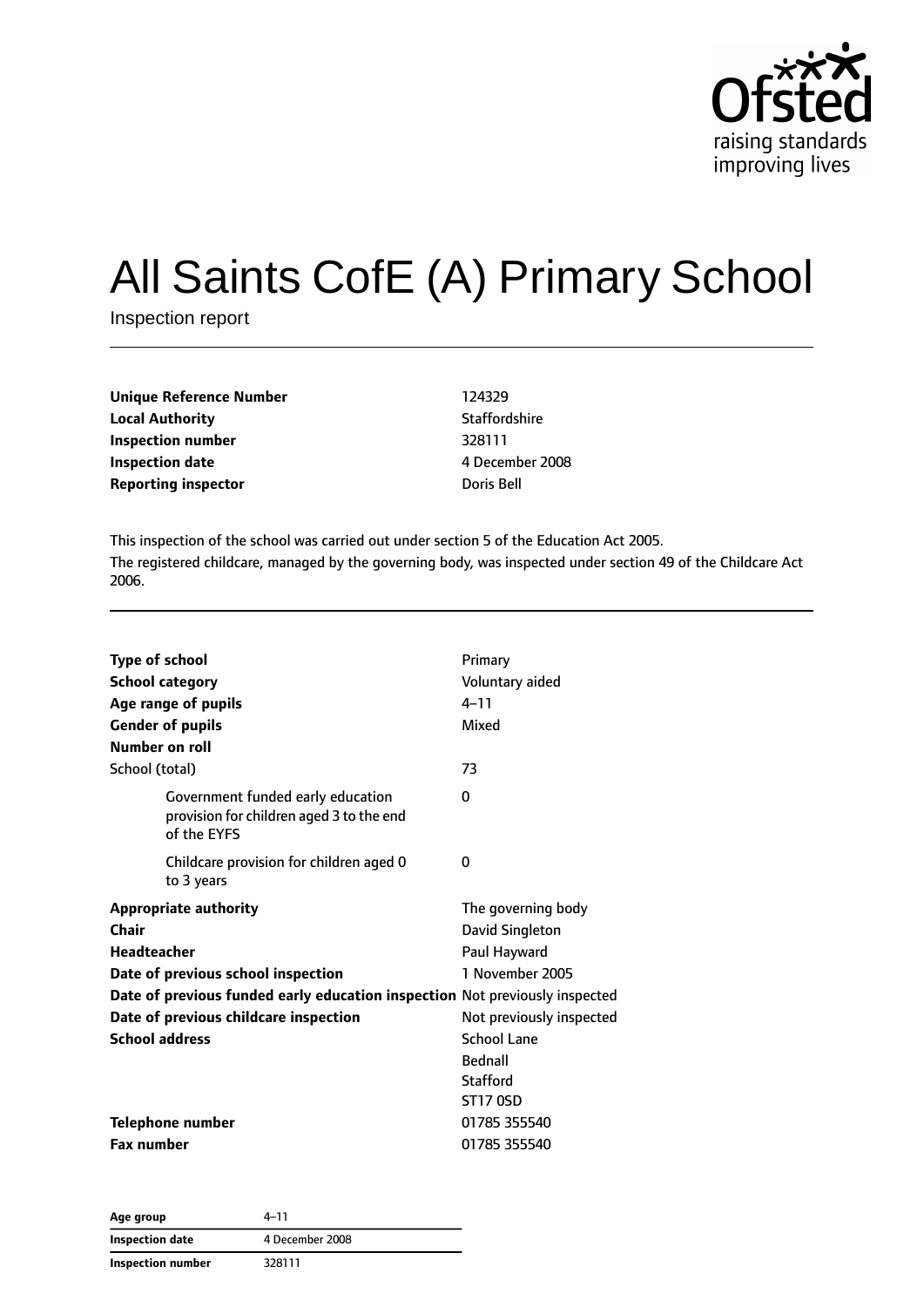.

<sup>©</sup> Crown copyright 2008

Website: www.ofsted.gov.uk

This document may be reproduced in whole or in part for non-commercial educational purposes, provided that the information quoted is reproduced without adaptation and the source and date of publication are stated.

Further copies of this report are obtainable from the school. Under the Education Act 2005, the school must provide a copy of this report free of charge to certain categories of people. A charge not exceeding the full cost of reproduction may be made for any other copies supplied.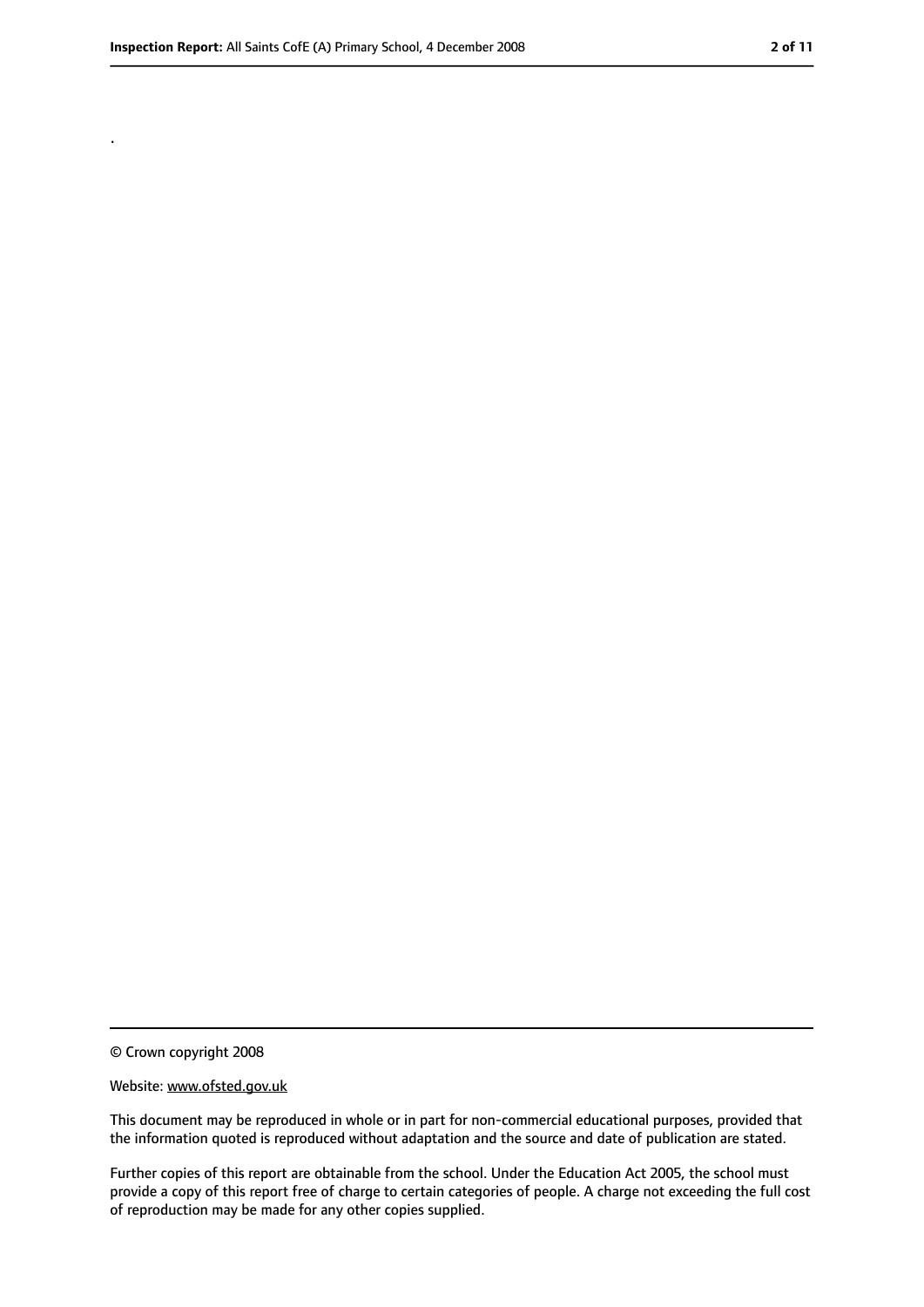# **Introduction**

The inspection was carried out by two Additional Inspectors.

## **Description of the school**

In most years, attainment on entry to this small school is broadly as expected for the children's ages. However, it varies from year to year depending on the make-up of the year group. The proportion of pupils joining or leaving the school, including those moving to the private sector, is greater than in most schools. Apart from when they are in Year 2, pupils, including children in the Early Years Foundation Stage (EYFS), are taught in mixed year group classes. The present headteacher was appointed in April 2007. Extensive building work to improve the access that children in the EYFS have to outdoor learning is nearing completion. The school has a breakfast club, which is privately run.

#### **Key for inspection grades**

| Grade 1 | Outstanding  |
|---------|--------------|
| Grade 2 | Good         |
| Grade 3 | Satisfactory |
| Grade 4 | Inadequate   |
|         |              |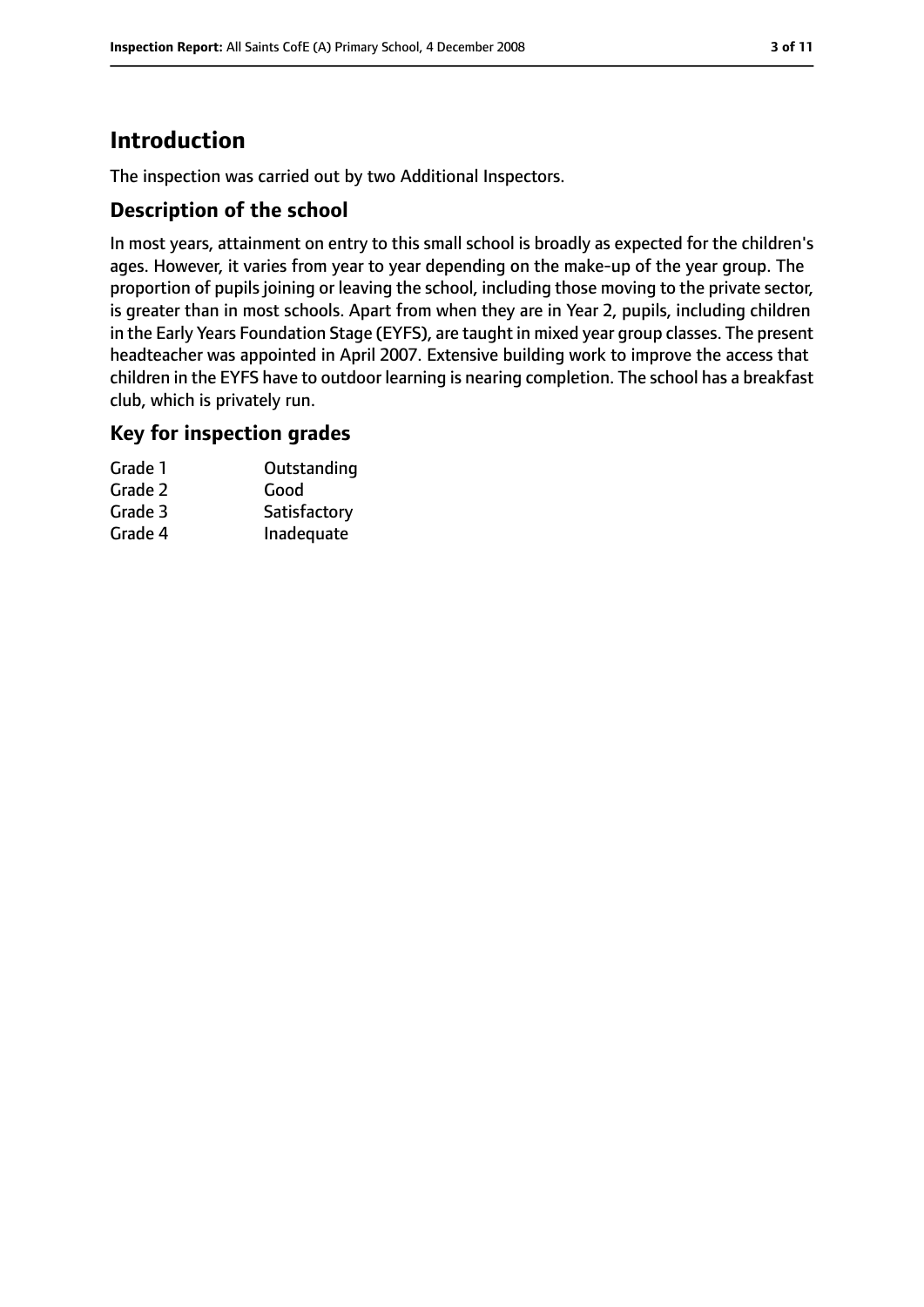## **Overall effectiveness of the school**

#### **Grade: 2**

The school provides a good quality of education for its pupils. Clear direction from the headteacher ensures that staff and governors understand their collective responsibility for how well pupils do and the standards they reach by Year 6. Teachers meet regularly to discuss pupils' work, to check that they are assessing it correctly, and to help each other plan exciting work that takes pupils' learning forward. As a result, pupils achieve well because they are taught well. They thoroughly enjoy school and their attendance is above average. All of this starts in the EYFS. Here, children make good progress, and provision is good despite the constraints placed on the school by the accommodation and current building works.

Standards were significantly above average in Year 6 in 2007 and, although not yet confirmed, the test results look to be at least above average in 2008. They were also significantly above average in Year 2 in 2008. Standards dip occasionally in the years when the proportion of pupils with learning difficulties and/or disabilities is higher than usual, or a large proportion of pupils have joined or left the school. These factors have a significant impact on standards because of the small numbers in each year group. Even so, the pupils make good progress overall.

Pupils thoroughly enjoy learning. Their behaviour is excellent. They praise the staff, including the headteacher, highly for the good care, guidance and support they receive. They comment particularly that this keeps them safe and helps them to learn and develop well, and they are right. They say, 'learning is great fun at this school'. Their parents also endorse this, commenting, for example, that their children 'can't wait to get to school' and that they make good progress when they are there. There was not one negative comment from the parents who responded to the inspection questionnaire.

Pupils have targets for English and mathematics. They know and understand them, as do their parents. Pupils assesstheir own learning in these two subjects, using the clear guidance teachers stick in their books to remind them what they are expected to learn. They recognise that the helpful feedback they receive from their teachers through 'learning conversations' and marking helps them to improve their literacy and numeracy skills. Overall, the curriculum supports pupils' learning and personal development well, not least through the good range of visits, visitors and well-attended enrichment activities. The school has made a good start on developing links between different subjects and on promoting basic skills through them. However, within these links, the key skills pupils are expected to learn in each subject are not mapped out clearly enough, and progress towards them is not assessed rigorously enough.

Pupils have a good understanding of how to keep themselves safe, fit and healthy. They make a good contribution to the school and local community, and gain a good awareness of different faiths and cultures in Britain and around the world. They leave the school well prepared for their future. The school promotes community cohesion well through its local, national and international links. Its priorities for improvement are the right ones and its evaluation of its own performance is accurate and well-founded. Governors hold the school to account well. They set challenging targets for the headteacher, which are translated into equally challenging targets for staff and then for pupils. All staff and governors are strongly committed to helping pupils reach the highest possible standards. This, along with the recent improvements in assessing and tracking pupils' progress, gives the school good capacity for further improvement.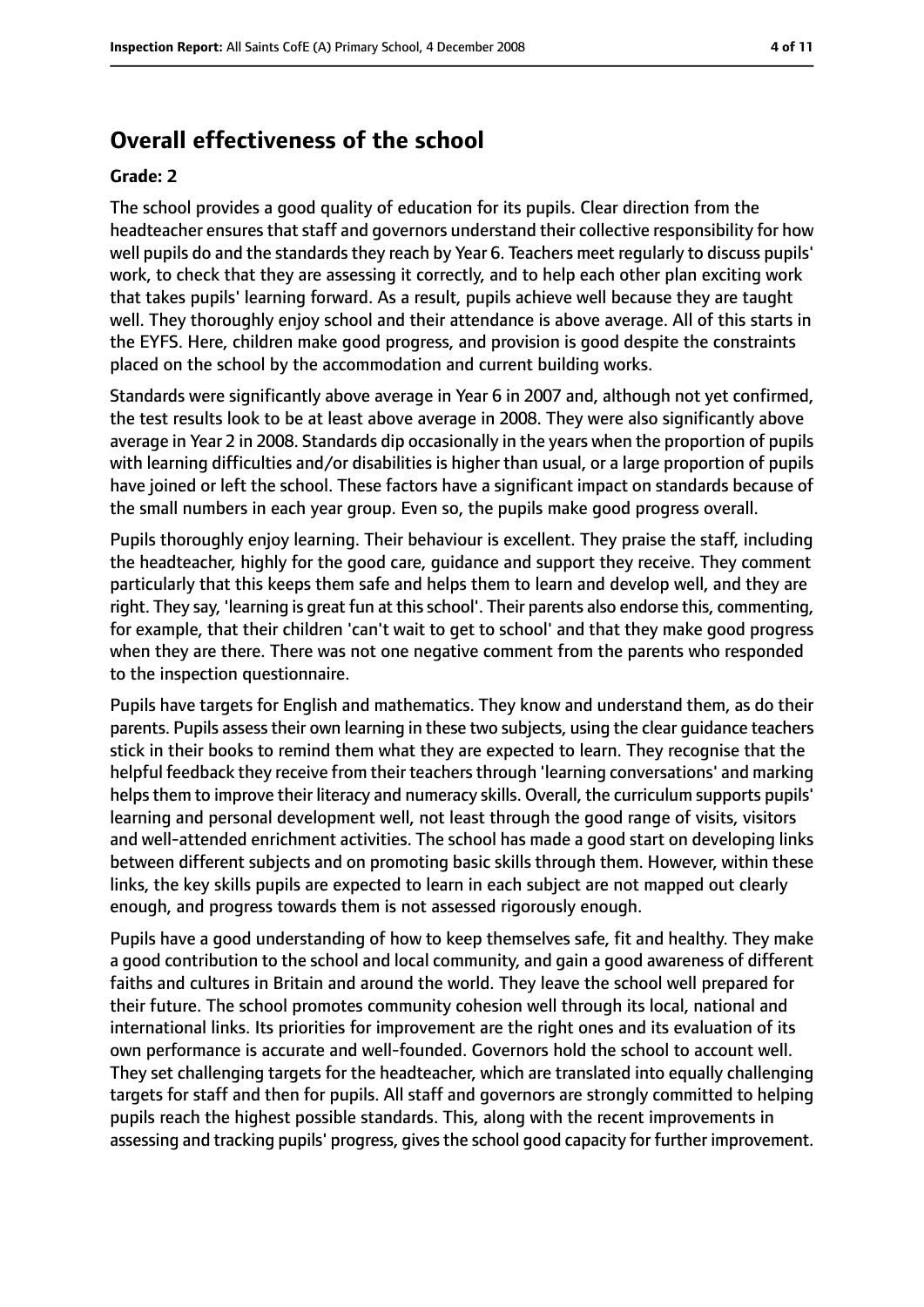# **Effectiveness of the Early Years Foundation Stage**

#### **Grade: 2**

Good attention is paid to children's safety, welfare and well-being. The school is especially mindful of this at the present time with the currently ongoing building works. Children learn and develop well because their learning is constantly assessed and activities are planned effectively to meet their learning needs. Staff successfully involve the children in assessing their own learning, and children respond well to this. They reach at least average standards by the end of Reception and, in most years, many do better than this.

Children develop good personal skills. They follow established routines well and quickly learn to work and play together. They listen carefully to instructions, focus well on their tasks and behave really well. On the day of the inspection, they were very excited about their impending visit to meet Santa. Nevertheless, they still responded very well to staff, who capitalised well on their excitement, encouraging them to think about what they were going to say, and to write letters to Santa, which they did well.

Leadership and management are good. The curriculum is planned well, with all areas of learning available in the classroom. However, the small size of the classroom means that these areas get somewhat lost at times as the Reception children work alongside Year 1 pupils. Staff are doing their best to minimise the impact of this by planning regular slots for outdoor learning, and encouraging children to move around the different activities planned for them. Inevitably, however, much learning is teacher-directed at the present time.

## **What the school should do to improve further**

■ Identify clearly the key skills to be taught in all subjects and assess pupils' progress towards them rigorously, especially when subjects are linked together.

# **Achievement and standards**

#### **Grade: 2**

Pupils build well on their learning in the EYFS. The good progress they make there continues throughout the school. Standards in Year 2 returned to significantly above average overall, and in writing, in 2008 after a dip in 2007. Standards seen in the work of pupils currently in Year 2 are better than expected at this point in their learning. Writing skills are particularly well developed.

Except for 2006, standards were significantly above average in Year 6 in the five years to 2007. Although not yet confirmed, early indications are that they will have been at least above average in 2008. Pupils did better in English than in mathematics in 2008, reversing the outcomes of the previous year. The improvement demonstrates the school's success in making reading 'cool' for boys and using it to improve their writing.

The school is working hard to minimise the fluctuations in standards that occur in some year groups caused by differences in the pupils' skill levels. Its improved assessment and tracking procedures are helping it to do this because it usesthe outcomesto trigger immediate additional support for any pupil who appears to be underachieving. It also provides good support for pupils with learning difficulties and/or disabilities and they too make good progress.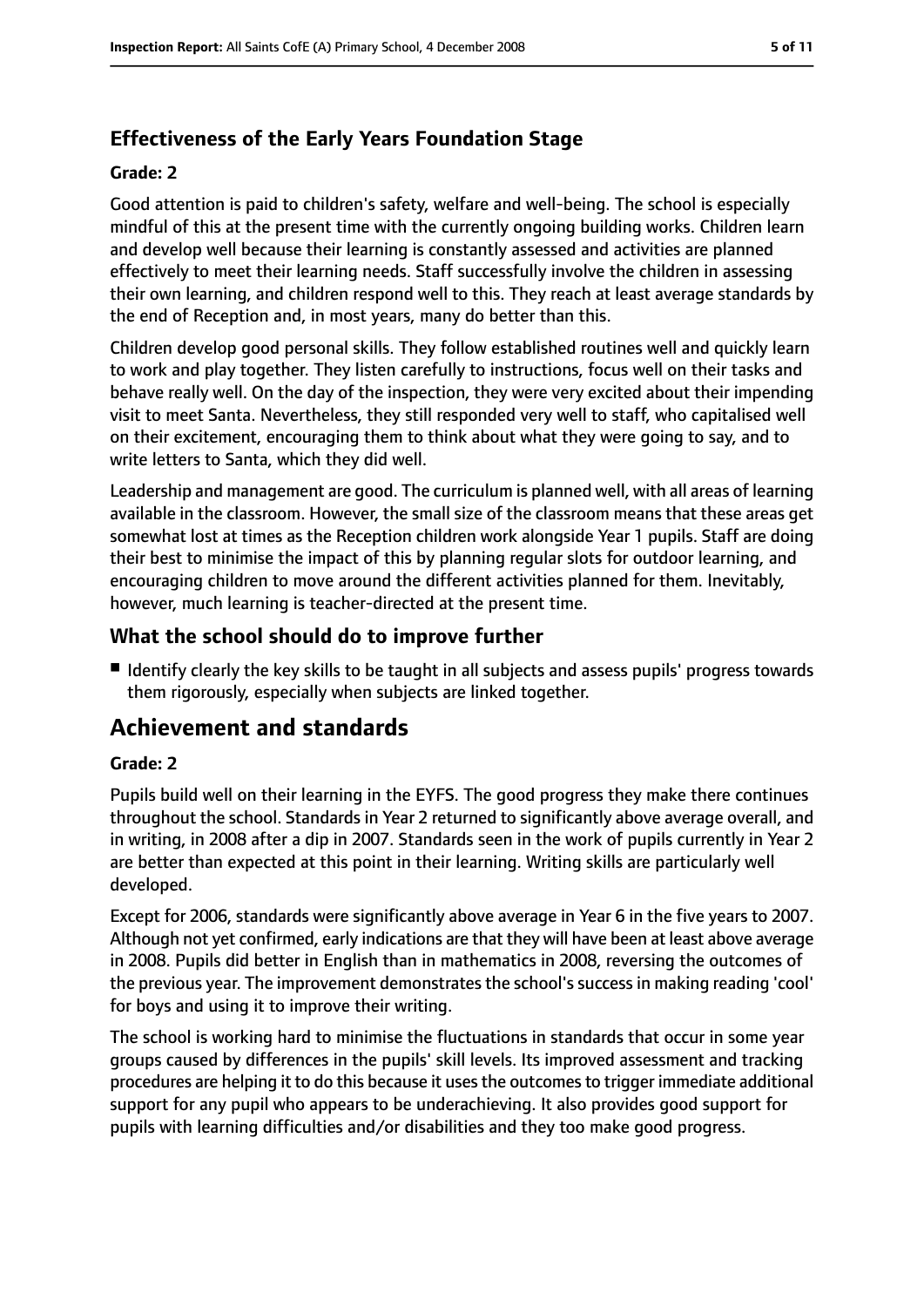# **Personal development and well-being**

#### **Grade: 2**

Pupils feel safe and secure in school. They understand well the procedures that enable them to be so, talking, for example, about teachers 'redirecting' pupils if they are 'naughty'. They report that there is no bullying and they have every confidence in the staff to help them should they have any cause for concern. They reason things out very maturely, concluding, for example, that pupils in Years 3 to 6 might bring their own fruit for snack time to support healthy eating, because free fruit is only available up to Year 2. They also discussed the pros and cons of playing football at playtime, well aware of the dangers this might pose for younger pupils. Pupils, through the school council, have been instrumental in acquiring a good range of equipment for use at play and lunchtimes.

Pupils greatly appreciate the good range of sports and other activities available to them during and outside of the normal school day. Attendance at these is good. Pupils contribute well to the community, taking part in parish and village events and raising money for charities at home and abroad. They have a well-developed sense of their place in the world and of the range and diversity of culture within it. However, their understanding of world culturesis better developed than their understanding of cultural diversity in Britain. Nevertheless, they leave the school well prepared for their future.

# **Quality of provision**

## **Teaching and learning**

#### **Grade: 2**

Pupils' progress is improving as a result of changes in the way they are taught. Staff assess and track pupils' learning carefully and allow pupils of different ages to work together depending on their learning need. As a result, they cater well for pupils' different stages of learning, although it is not always clear in their planning how they cater for the pupils' different ages. Staff form good relationships with their pupils. Pupils in turn greatly appreciate the help and support they get from the staff, as do their parents.

The strong focus on learning through practical activities helps pupils to capitalise on what they have learned previously. This was noted in an excellent Year 2 lesson, where pupils' writing skills were greatly enhanced as they used the knowledge they had acquired in a design and technology project to explore how different toys worked before writing to Santa to explain this to him. This work also furthered their historical knowledge and understanding because the teacher had carefully selected toys from the past as well as the present day. In some subjects, however, teachers sometimes miss opportunities to consolidate and extend pupils' writing skills. This was noted, for example, in some science and religious education books, where the over-use of worksheets prevented pupils from writing at length.

#### **Curriculum and other activities**

#### **Grade: 2**

The curriculum is planned well. It takes good account of pupils' different ages and stages of learning in literacy and numeracy, and provides good opportunities for pupils to use computers to extend their learning in different subjects. Outside literacy and numeracy, the curriculum is organised on a two-year rolling programme that successfully ensures pupils cover all aspects of all subjects over time and the school is starting to make good links between different subjects.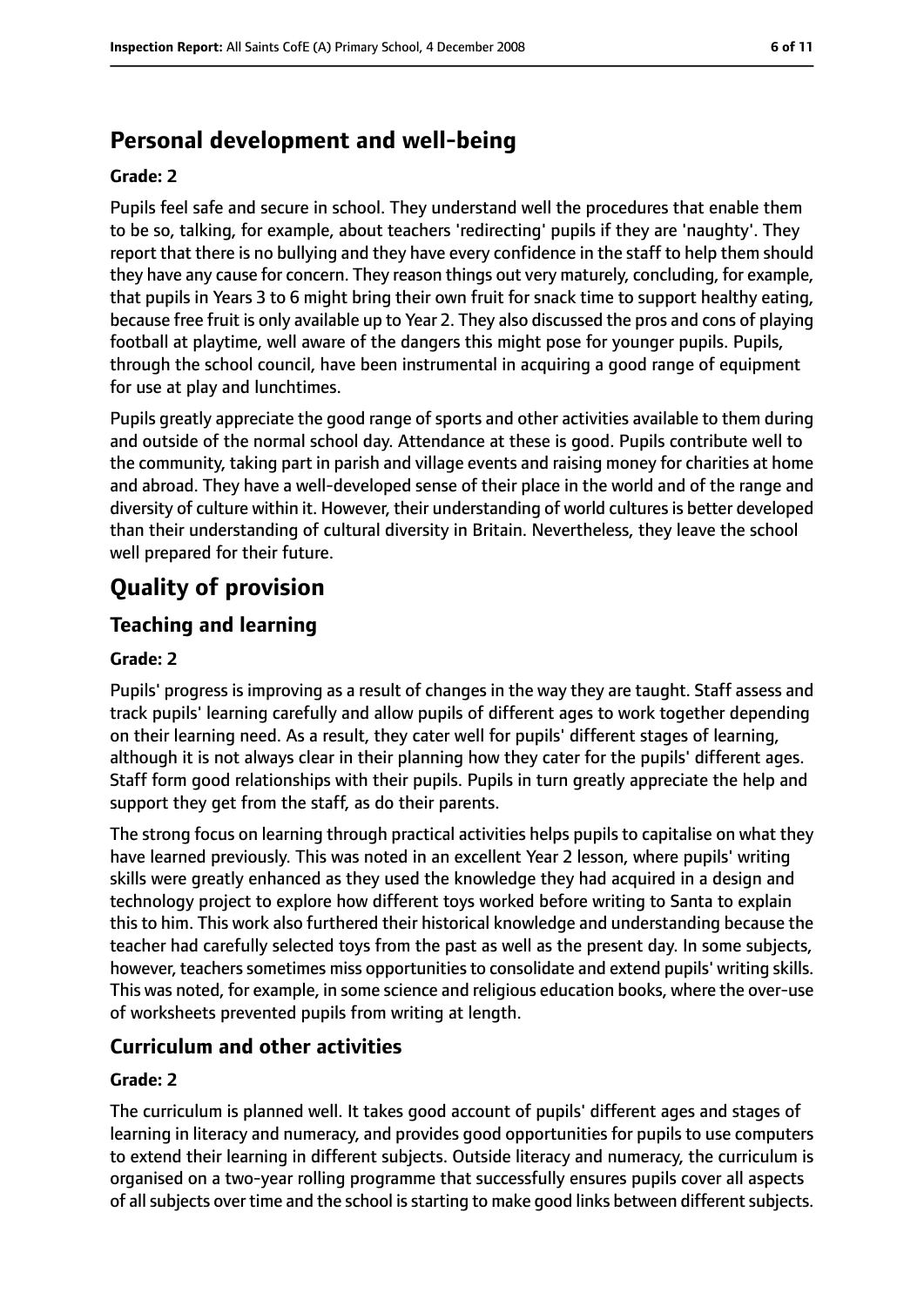However, the key skills and routes of progression are not sufficiently clear in each subject when such links are made to enable pupils' progress to be measured accurately. The curriculum caters well for pupils' personal, social and health education, and well-planned and well-attended extra-curricular activities successfully extend learning beyond the normal school day. It also contributes well to community cohesion through well-planned local, national and international links. These include visits abroad, for example to Turkey and Bulgaria to live with families, the study of countries as diverse as South Africa, Kenya and India, and opportunities to learn about different faiths and cultures in Britain.

## **Care, guidance and support**

#### **Grade: 2**

Relationships are excellent throughout the school. Safeguarding procedures, including those for child protection, are robust. Pupils throughout the school work and play in a safe, secure and vibrant learning environment. Staff use their good knowledge of the pupils well to guide pupils' learning and personal development. The good academic guidance they give pupils in literacy and numeracy is securely based on information gained from the much-improved systems for tracking pupils' progress in these two areas. Pupils know their targets for literacy and numeracy and are becoming increasingly involved in assessing their progress towards them. They are less secure about the progress they are making in other subjects. Pupils who find learning difficult for whatever reason receive good support to help them catch up with their peers. The school's good links with parents and other agencies help in this.

# **Leadership and management**

#### **Grade: 2**

Staff and governors share the headteacher's clear vision of doing everything possible to ensure pupils do as well as they possibly can. The school has also involved parents closely in this. Its improved procedures for assessing and tracking pupils' progress in literacy and numeracy, and the focus on ensuring all staff are secure about levelling pupils' work in these two areas, are helping to improve pupils' progress. Leaders and managers support staff skilfully in this, rigorously checking teaching and learning and providing good guidance on what they need to do to improve.

Well-considered changes in curricular planning are adding to pupils' enjoyment of learning by helping them to see how what they learn in one subject can help them in another. However, this work is relatively new and not yet fully enough embedded throughout the school to measure its impact on pupils' learning. Leaders and managers, including governors, are keeping a close eye on this. The school's good links with other agencies and its networks at many levels make its contribution to community cohesion good.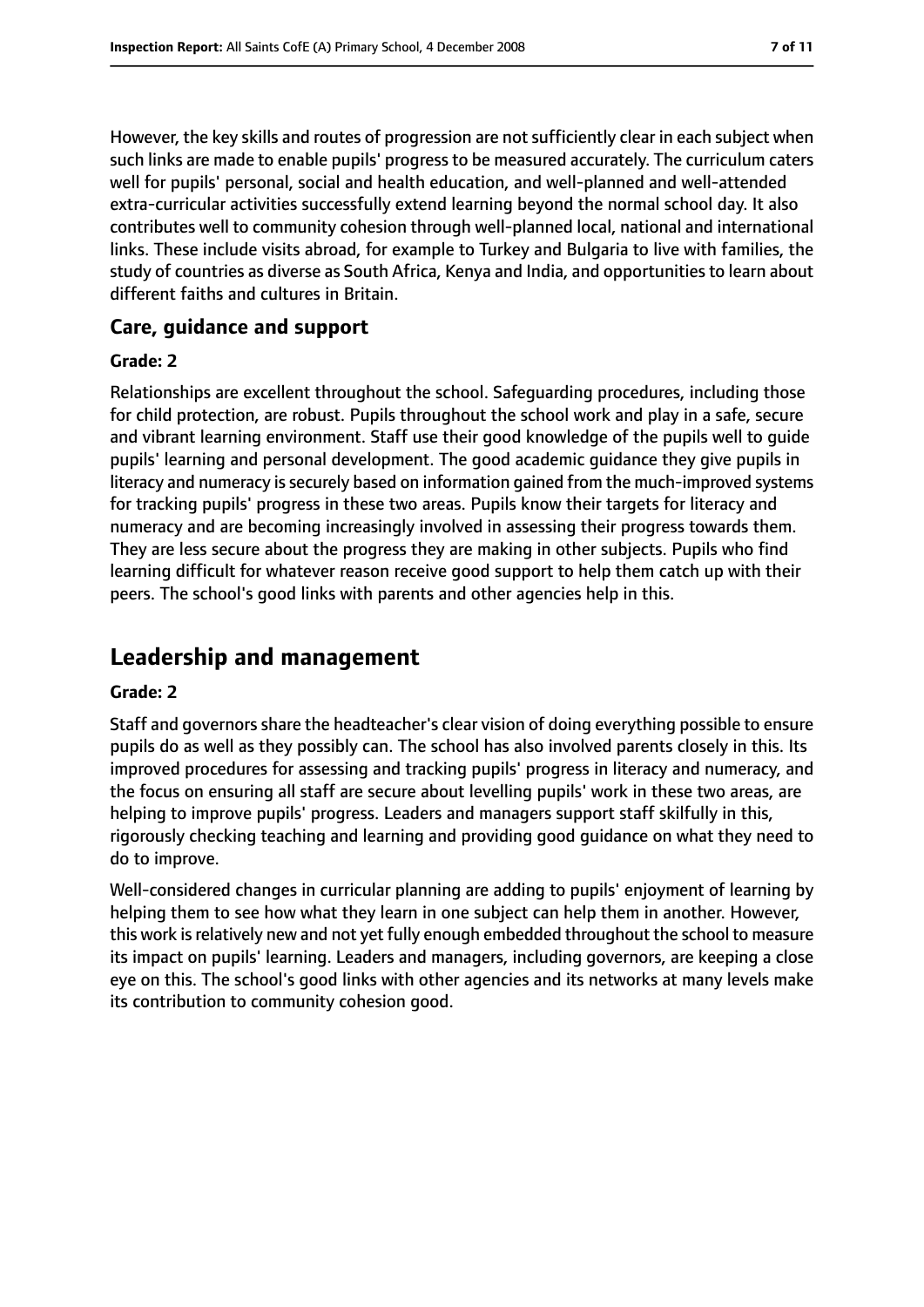**Any complaints about the inspection or the report should be made following the procedures set out in the guidance 'Complaints about school inspection', which is available from Ofsted's website: www.ofsted.gov.uk.**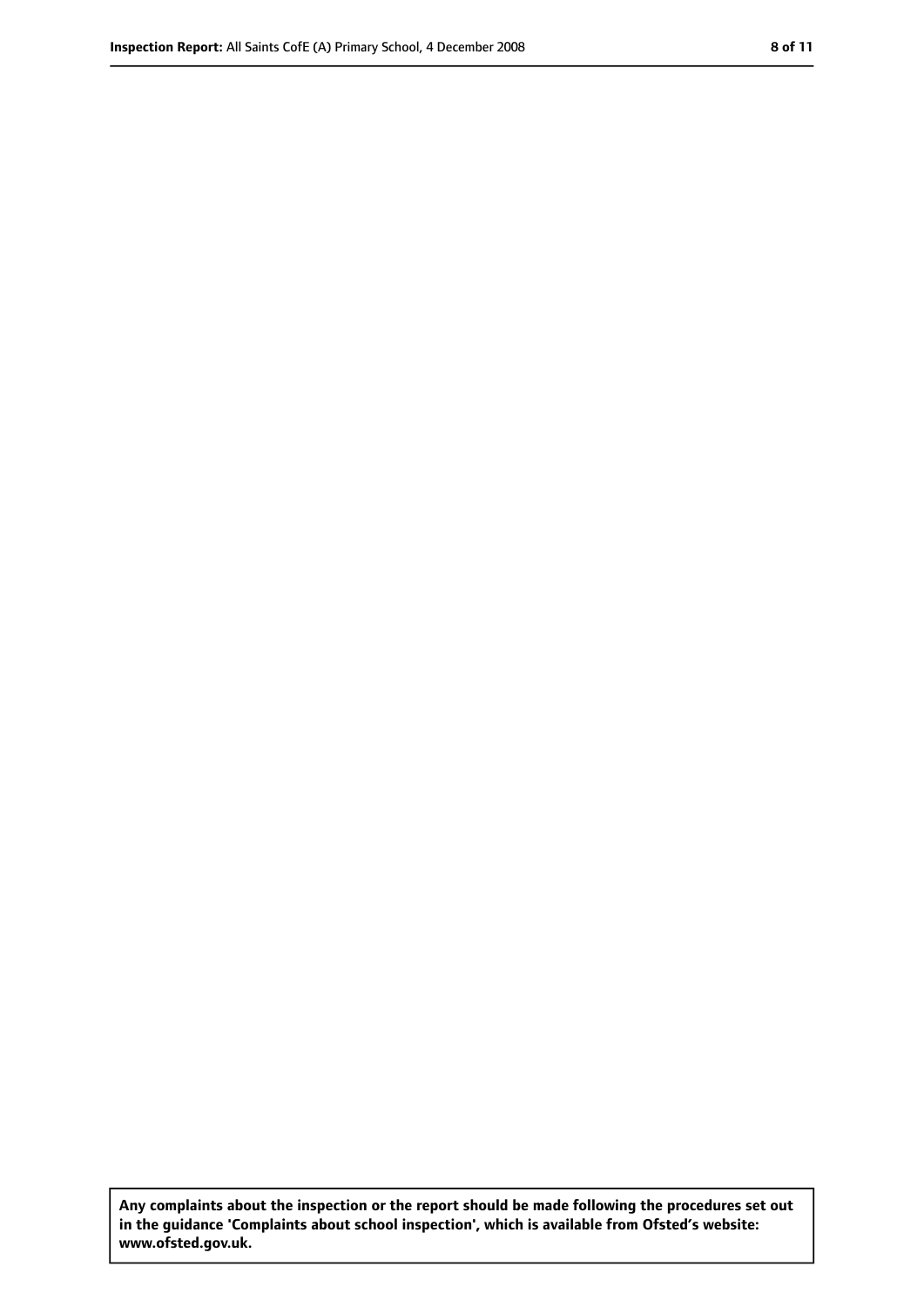# **Inspection judgements**

| Key to judgements: grade 1 is outstanding, grade 2 good, grade 3 satisfactory, and | School  |
|------------------------------------------------------------------------------------|---------|
| arade 4 inadequate                                                                 | Overall |

## **Overall effectiveness**

| How effective, efficient and inclusive is the provision of<br>education, integrated care and any extended services in meeting the<br>needs of learners? |     |
|---------------------------------------------------------------------------------------------------------------------------------------------------------|-----|
| Effective steps have been taken to promote improvement since the last<br>inspection                                                                     | Yes |
| How well does the school work in partnership with others to promote learners'<br>well being?                                                            |     |
| The capacity to make any necessary improvements                                                                                                         |     |

# **Effectiveness of the Early Years Foundation Stage**

| How effective is the provision in meeting the needs of children in the<br><b>EYFS?</b>       |  |
|----------------------------------------------------------------------------------------------|--|
| How well do children in the EYFS achieve?                                                    |  |
| How good are the overall personal development and well-being of the children<br>in the EYFS? |  |
| How effectively are children in the EYFS helped to learn and develop?                        |  |
| How effectively is the welfare of children in the EYFS promoted?                             |  |
| How effectively is provision in the EYFS led and managed?                                    |  |

## **Achievement and standards**

| How well do learners achieve?                                                                               |  |
|-------------------------------------------------------------------------------------------------------------|--|
| The standards <sup>1</sup> reached by learners                                                              |  |
| How well learners make progress, taking account of any significant variations<br>between groups of learners |  |
| How well learners with learning difficulties and/or disabilities make progress                              |  |

<sup>&</sup>lt;sup>1</sup>Grade 1 - Exceptionally and consistently high; Grade 2 - Generally above average with none significantly below average; Grade 3 - Broadly average to below average; Grade 4 - Exceptionally low.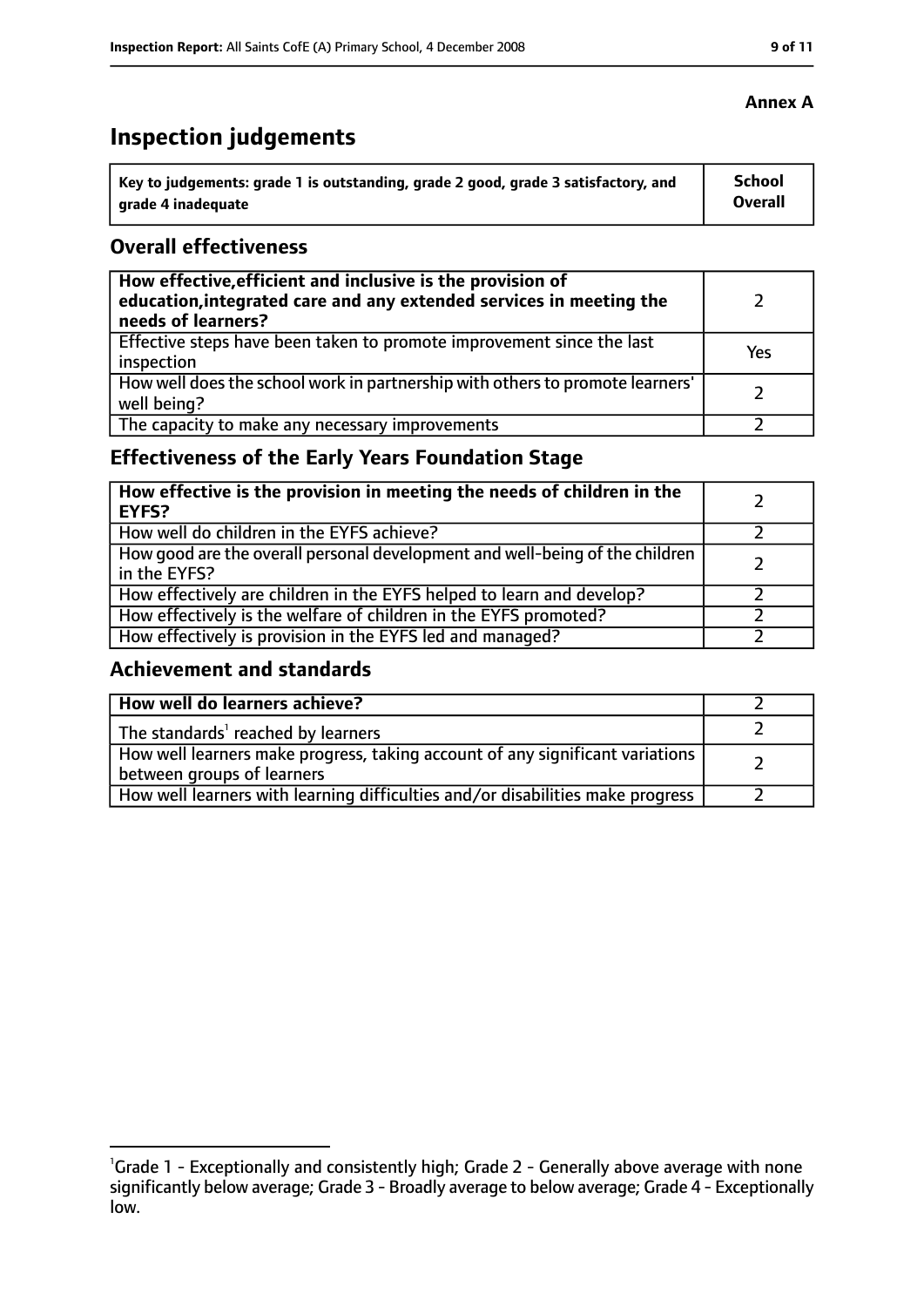# **Personal development and well-being**

| How good are the overall personal development and well-being of the<br>learners?                                 |  |
|------------------------------------------------------------------------------------------------------------------|--|
| The extent of learners' spiritual, moral, social and cultural development                                        |  |
| The extent to which learners adopt healthy lifestyles                                                            |  |
| The extent to which learners adopt safe practices                                                                |  |
| The extent to which learners enjoy their education                                                               |  |
| The attendance of learners                                                                                       |  |
| The behaviour of learners                                                                                        |  |
| The extent to which learners make a positive contribution to the community                                       |  |
| How well learners develop workplace and other skills that will contribute to<br>their future economic well-being |  |

# **The quality of provision**

| How effective are teaching and learning in meeting the full range of<br>learners' needs?              |  |
|-------------------------------------------------------------------------------------------------------|--|
| How well do the curriculum and other activities meet the range of needs and<br>interests of learners? |  |
| How well are learners cared for, quided and supported?                                                |  |

# **Leadership and management**

| How effective are leadership and management in raising achievement<br>and supporting all learners?                                              |     |
|-------------------------------------------------------------------------------------------------------------------------------------------------|-----|
| How effectively leaders and managers at all levels set clear direction leading<br>to improvement and promote high quality of care and education |     |
| How effectively leaders and managers use challenging targets to raise standards                                                                 |     |
| The effectiveness of the school's self-evaluation                                                                                               |     |
| How well equality of opportunity is promoted and discrimination eliminated                                                                      |     |
| How well does the school contribute to community cohesion?                                                                                      |     |
| How effectively and efficiently resources, including staff, are deployed to<br>achieve value for money                                          |     |
| The extent to which governors and other supervisory boards discharge their<br>responsibilities                                                  |     |
| Do procedures for safequarding learners meet current government<br>requirements?                                                                | Yes |
| Does this school require special measures?                                                                                                      | No  |
| Does this school require a notice to improve?                                                                                                   | No  |